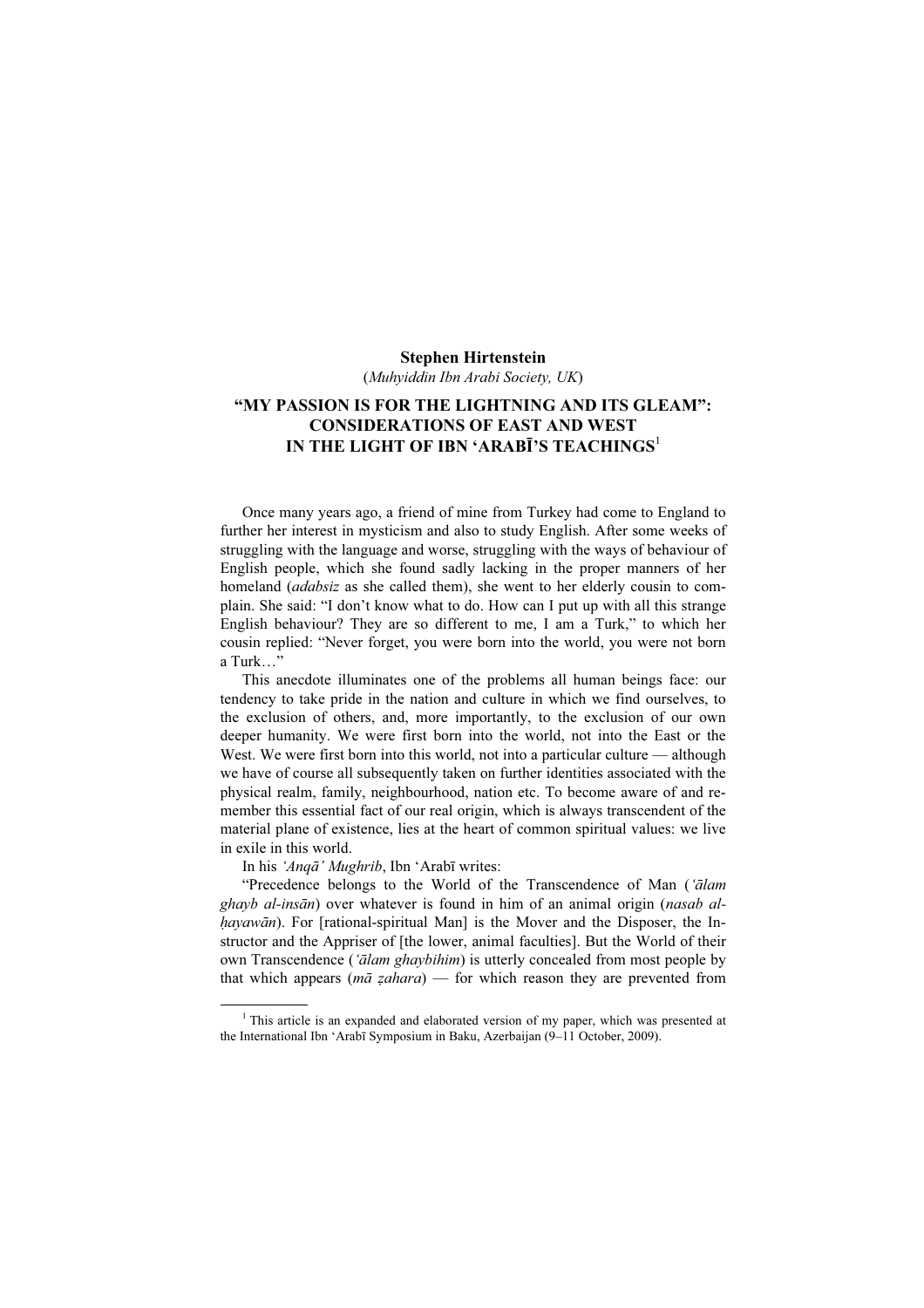finding pearls [and other such hidden treasures]. An obstruction is set up between them and the Secrets (asrār), and they are blocked from the dawning of the Lights (*matla' al-anwār*) by the shadow of this Wall...."<sup>2</sup>

This assessment of the human predicament could hardly be more stark: most people, according to Ibn 'Arabī, are unable to penetrate beyond the apparent surface of things, and consequently have no knowledge of their own inner nature, that part which remains always unknown and invisible, which for him is the source of the pearls of wisdom and the lights of self-realisation. If we were to conceive of existence as an onion, it is as if only the outermost layer of the onion is being perceived and understood, the inner layers remaining hidden and ignored. One could legitimately understand this passage in the modern psychological sense, as describing the way in which our inner world  $(ghayb)$  of knowledge, feelings, imaginings etc. determines over the outer world in which we apparently live, and pointing to the ignorance that most people have of their own subconscious motives and patterns of thought and behaviour. What is different to such a "modern" perspective, however, in Ibn 'Arabī's treatment here is that he goes further and speaks of "pearls" which are to be found within, "secrets" and mysteries, "lights" that dawn and illuminate our true nature.

For Ibn 'Arabī and other saints and prophets, it is this transcendent inner nature of the human being that has precedence and priority over all that is manifest. In our onion analogy, the real growth only occurs from within. This precedence is not only true microcosmically for each human being — however little recognised, it exists in potential in everyone — it is also made evident in all its fullness in the angelic annunciation of Jesus's coming. As the Quran puts it, "O Mary! God gives you glad tidings of a Word from Him, whose name is the Anointed (Messiah), Jesus, son of Mary, high-honoured in this world and the hereafter and one of those who are brought close [to God]."<sup>3</sup> For Ibn 'Arabī, this Quranic text is a proof-text showing that the high-honouring of the Christic Word takes place prior to his physical appearance in the world, just as Muhammad is honoured with prophecy prior to being known in this world, as in the saying "I was a prophet while Adam was between water and clay."<sup>4</sup>

This fundamental insight into the pre-eminence of the human reality forms the basis for Ibn 'Arabī's realisation of the fundamental Unity of Being, for Man alone has the capability to know Reality as It is. "The Way which I follow and the Station I seek — single-minded [in my devotion] to it — is the Station of the Singularity of the One and the negation of multiplicity and number."<sup>5</sup> God is not

 $\frac{1}{2}$ <sup>2</sup> Translated by Elmore in: *Elmore G.* Islamic Sainthood in the Fullness of Time. Leiden: Brill, 1999. P. 485–486 (slightly adapted). <sup>3</sup>

Q. 3:45. Referred to later in the 'Anqā' Mughrib (see: Elmore G. Islamic Sainthood. P. 512, note 9). <sup>4</sup>

 $4$  For a discussion of the sources of this hadith, see: *Chittick W.C.* The Sufi Path of Knowledge: Ibn al-'Arabi's Metaphysics of Imagination. New York: SUNY Press, 1989. P. 405, n. 8.

 $<sup>5</sup>$  Ibid. P. 263.</sup>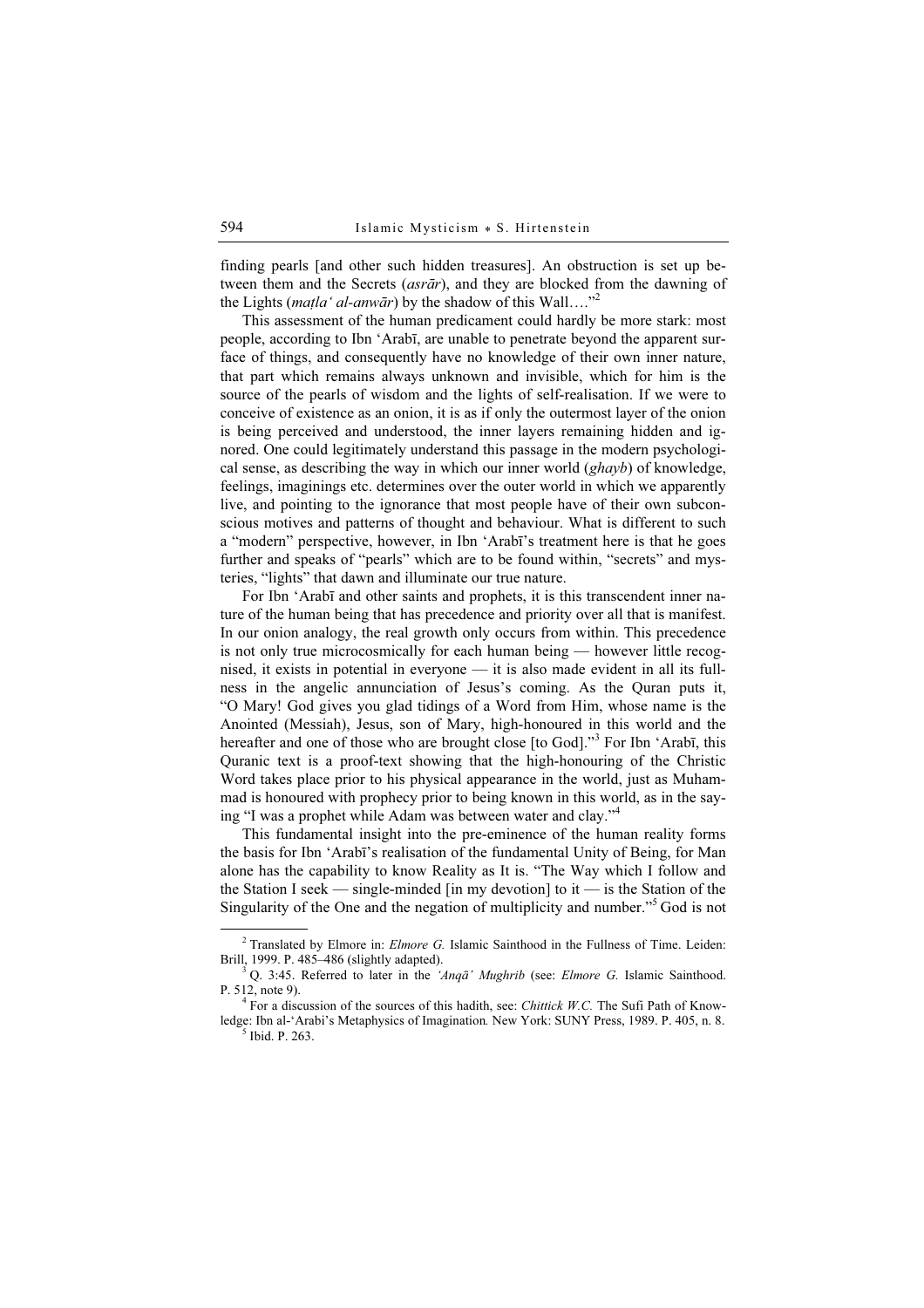simply One but also Infinite. He is One *ad infinitum*, as it were. Everything in limited existence is a place of revelation of that selfsame Unity, which at once transcends all limitation and expresses Itself through it. The world, therefore, becomes in each and every aspect a mirror: the outer "shell" (*qishr*) of a Meaning that is revealed within the inner "core" (lubb) of the human. As above, so below; as within, so without; on earth as it is in heaven — the principle of all true spiritual teaching, implying that no aspect of the world (or of Man) can be devoid of showing Truth Itself. As the Quran states so clearly, "to Him belongs the East (or place of rising, mashriq) and the West (or place of setting, maghrib). Wherever you turn, there is the Face of God. Indeed God is Infinitely Vast, All-Knowing." $\frac{1}{6}$ 

So when we speak of east and west, we should understand certain fundamentals: first of all, the crucial difference between a place and an orientation, between the West as an area of the globe and all its cultural associations, which we may be part of or not, and the west as a direction, which we can face at any moment, wherever we may be. The second point is our tendency in language and thought to give subtle, more or less conscious, precedence to one side over the other: in the Quran, east invariably comes before west, perhaps an admission that we view the rising sun as our primary source of light, that we welcome the day as the time of waking and the night as the time of sleeping. Here it is important to note the conventional "Sufi" wisdom: that the East, being the place where the sun rises and brings light, is a metaphor for the spiritual and divine realm, while the West represents the place of darkness, where the sun metaphorically dies, and hence is material and dense.<sup>7</sup> We find a similar motif appearing in the writings of one of Ibn 'Arabī's major followers, 'Abd al-Razzāq al-Kāshānī:

"The west is the place of bodies, the place where the divine light has set and has become concealed by dark veils. The east is the world of spirits, which is the place of the rising of the light and its appearance from luminous veils."<sup>8</sup>

The emphasis upon the symbolic superiority of East over West (notably by people in the Islamic East, operating within a context deeply coloured by Zoroastrianism) tends to relegate the material world to a state of "ungodliness," a darkness that is akin to the corrupt state of mankind, which the holy angels foresaw

 $\overline{\phantom{0}}$  $6$  Q. 2:115.

 $\overline{7}$  This pro-eastern viewpoint is given even more dramatic prominence by the Sufi philosopher 'Ayn al-Qudāt Hamadānī (d. 525/1131), who writes: "Do you know what this sun is? It is the Muhammadan light that comes out of the beginningless East. And do you know what this moonlight is? It is the black light of 'Azrā'īl that comes out of the endless West" ('Ayn al-Qudāt Hamadānī. Tamhīdāt. Ed. 'Afīf 'Usseirān. Tehrān, 1962. § 175). Thus the east is the source, and the west is the exhaustion of manifestation.

 $8$  'Abd al-Razzāq al-Kāshānī. Ta'wīlāt. Quoted from: Sachiko Murata. The Tao of Islam. Albany, NY: SUNY, 1992. P. 300. This shows very clearly, I believe, that Kāshānī viewed Ibn 'Arabī through a Persianate perspective, and some of the subtleties of Ibn 'Arabī's doctrine are obscured in the process.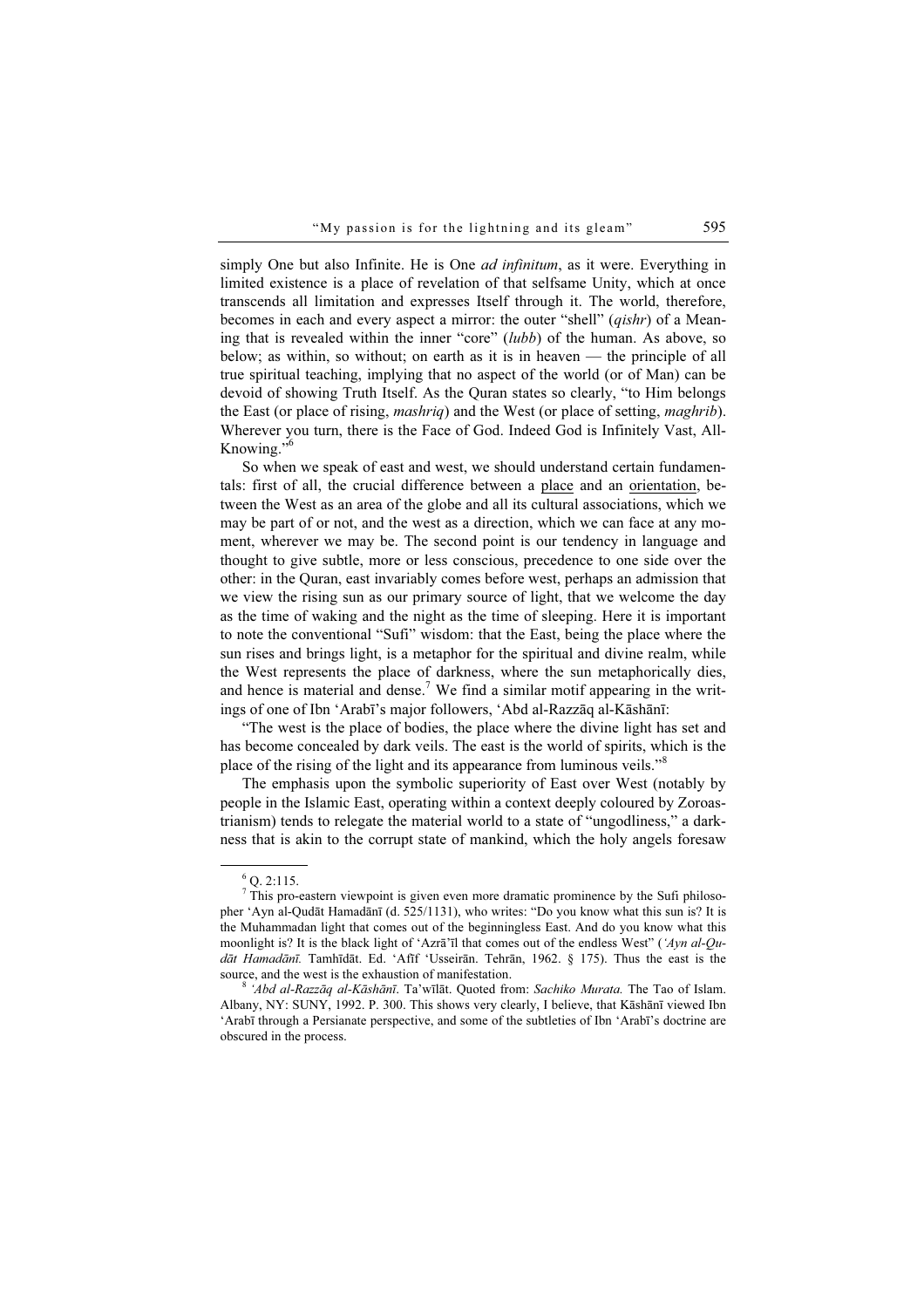when Adam was presented to them as  $khalifa$ .<sup>9</sup> The ungodly and corrupt West then becomes a place to be avoided at all costs.<sup>10</sup> In a more modern context, the Lebanese writer Rihani ends one of his poems with an ironic question:

> "I am the East. I have philosophies and religions. Who would exchange them for aircraft?"<sup>11</sup>

For Ibn 'Arabī the situation is quite different with regard to metaphors drawn from the material world. In his view, the whole world comprises Signs ( $\bar{a}v\bar{a}t$ ) that point to God,<sup>12</sup> and for the one who knows how to read them, there is nowhere devoid of God's Presence. He is especially keen to give prominence to the West. This is not simply because he was a native of al-Andalus and therefore a thoroughgoing westerner (*Maghribī*). For him the West symbolises the place of secrets and concealment: like birds that set their internal compass according to the place where the sun sets so that they can fly by night, Ibn 'Arabī always looks to the west as primary, as the inner world, entrance to the Hereafter and gnosis of the spiritual abodes and degrees. Indeed, in a complete reversal of the eastern Sufi viewpoint, he even states that vice comes from the realm of the East, i.e from the entering into this world of manifestation, which is the abode of trial for everyone.<sup>13</sup>

When considering the four directions, Ibn 'Arabī portrays them as symbols of the five pillars of Islam (the testimony of faith, prayer, alms-giving, fasting and pilgrimage): thus the *shahāda* attestation "There is no god but God" resides at the centre, and the other four pillars are ranged in front (south), behind (north), to the right (west) and to the left (east).<sup>14</sup> He praises those who base themselves upon these articulations of faith:

 $\frac{1}{9}$ <sup>9</sup> The angels' response to Adam being made God's representative on earth was to question the Divine Wisdom by complaining: "What, will you place there [on earth] one who will sow corruption therein and shed blood?" (Q. 2:30) As Ibn 'Arabī remarks in the chapter on Adam in his Fusūs al-hikam, their critique of Adam was in fact evidence of their own "corruption" in not acknowledging their own limitation or that they had no knowledge of the Adamic allinclusiveness. We may add that the critique of the West as the place of darkness is of a similar

nature.<br><sup>10</sup> A similar polarity leading to feelings of superiority exists at a racial level amongst people who favour light skin over dark or black — a conceit that has, for example, afflicted many Indians even to the present day.<br><sup>11</sup> See: *Imangulieva A*. Gibran, Rihani and Naimy. Oxford: Anqa, 2009. P. 103–104.<br><sup>12</sup> "We shall show them Our Signs unto the horizons and in themselves, until it is clear to

them that it/He is God." (Q. 41:53).<br><sup>13</sup> Muḥy al-Dīn Ibn 'Arabī. Al-Futūḥāt al-makkiyya. Bayrūt: Dār Ṣādir (non-dated). Vol. 2.<br>P. 121.

 $14$  Note that the medieval mind placed south at the top of the map and north at the bottom for example, see the famous Idrisi world-map made at the behest of the King of Sicily in 1155, with Mecca as the centre, which looks "upside down" according to modern perceptions.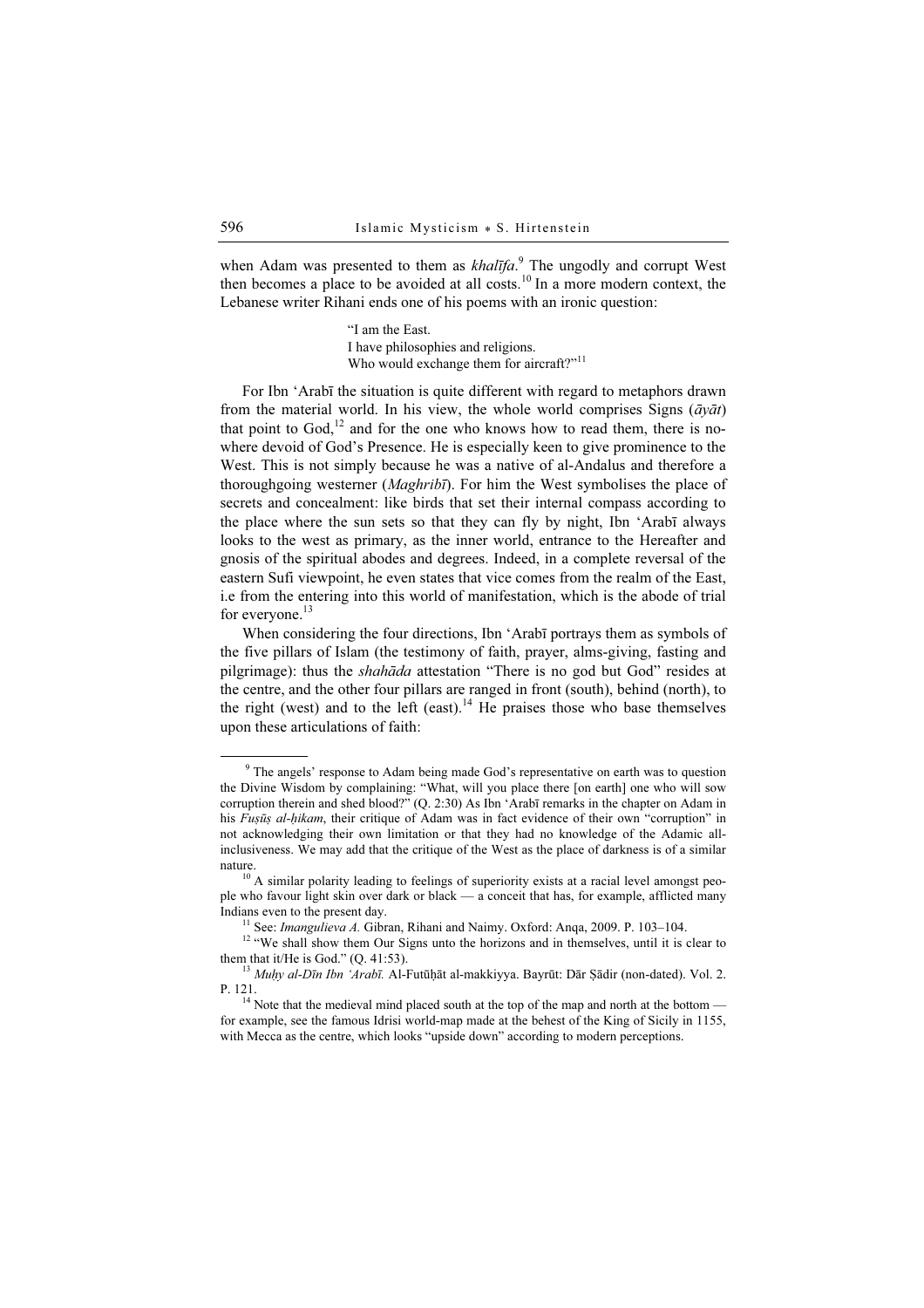"May God place us among those who have built up their house upon these foundations! Their house is Faith (īmān), and its boundaries are: ritual prayer  $(sal\bar{a}t)$  to the south, fasting  $(sawm)$  to the north, alms-giving in secret (sadaqat al-sirr) to the west, the pilgrimage  $(h\bar{a}jj)$  to the east. The one who dwells there is blessed."<sup>15</sup>

What is of particular interest here is the association of the secret individual action (alms-giving) with the west, and the overt collective action (pilgrimage) with the east. We may remark that the east-west axis (which has had such a huge impact on human development in terms of crops, livestock and cultural exchange<sup>16</sup>) for Ibn 'Arabī is primarily one of outer action, either hidden (the individual giving alms) or manifest (the community going on pilgrimage), whereas the north-south axis represents an inner act, either hidden and individual (fasting) or manifest and collective (prayer).

Elsewhere, when explaining the verse "Lord of the east and the west, there is no god but He, so take Him as your trustee" (Q. 73:9), he writes:

"Here there is an allusion to  $[God's]$  free disposal (tasarruf) within the directions, of which He mentioned only the east (mashriq), which is the exterior/manifest domain, and the west (maghrib), which is the interior/hidden domain. The One Essence/Source ('ayn), which is the sun, when it rises, brings about the name East, and when it sets, it brings about the name West. Man (in $s\bar{a}n$ ) has an exterior and an interior. 'There is no god but He, so take Him as your trustee' in your exterior and in your interior, for He is 'Lord of the east and the west'." $^{17}$ 

The identification of east with the manifest world and west with the invisible realm appears time and again throughout Ibn 'Arabī's writing.<sup>18</sup> This contemplation has an alphabetical underpinning in the Arabic language: the word in Arabic for east is sharq, whose first letter, shīn, is also the first letter of the word for the world of witnessing or manifestation, *shuhūd* or *shahāda*; and the word for west,

 $15$  Ibn 'Arabī. Futūḥāt. Vol. I. P. 327–8. He states that this is the arrangement of faith on the Day of Resurrection, i.e. when the truth is revealed. According to a prophetic tradition, Islam has the testimony in the centre, prayer on the right, alms-giving on the left, fasting in Ramadan in front and pilgrimage behind. Ibn 'Arabī says the order may vary, explaining that the action of prayer is like a light that lies in front, while fasting is an illumination that detaches one from all that lies behind.<br><sup>16</sup> See: *Diamond J.* Guns, Germs and Steel. London, 1997.<br><sup>17</sup> Ibn 'Arabī. Futūḥāt. Vol. III. P. 287. Quoted in: *Chittick W.C.* The Self-Disclosure of

God: Principles of Ibn al-'Arabī's Cosmology. New York: SUNY Press, 1997. P. 77. This extract from Chapter 360, "On the true knowledge of the abode of the darknesses which are praised and the lights which are witnessed," corresponds to the  $24<sup>th</sup>$  Quranic Sura, al-Nūr (Light), and clearly echoes the notions of east and west found in the  $53^{rd}$  verse of Light Sura. <sup>18</sup> See for example: *Elmore G.* Islamic Sainthood. P. 324, where Ibn 'Arabī describes the

Light of the Muhammadian Reality as "the orient of the lights and wellspring of the rivers, from which proceed the Throne and the intermediate world and the earth, as well as all things inanimate and animate, being the origin of all entities."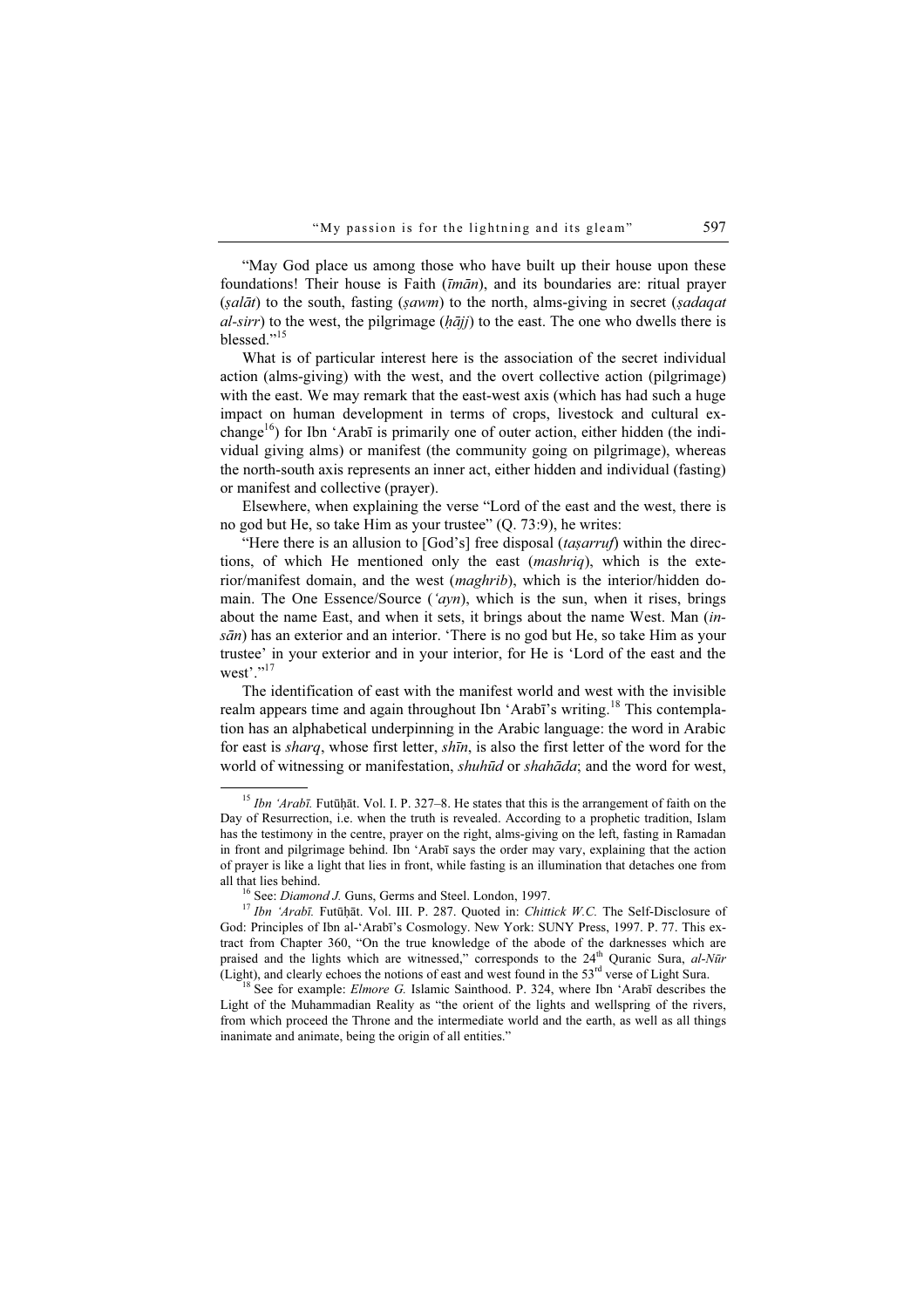gharb, begins with the letter ghayn which gives ghayb, meaning the non-manifest or invisible world.<sup>19</sup>

In addition, by pointing out the rather blatant fact that east and west derive all their meaning from the single source of the sun, Ibn 'Arabī emphasises that it is the One Essence that should be our focus both interiorly and exteriorly, or rather the revelation of the One in each domain. This is clearly expressed in the fourteenth poem of his Tarjumān al-ashwāq:

"He saw the lightning in the East and he longed for the East; but if it had flashed in the West, he would have longed for the West. My passion is for the lightning and its gleam, not for the places and the earth."20

In his commentary on these lines, Ibn 'Arabī explains that the lightning in the East signifies God revealing Himself in visible forms, i.e. through the Divine Names and Qualities, the east being "the place of immanential manifestation" (mawdi' al-zuḥūr alkawnī). Then he writes: "If it had been a revelation to the hearts, which is a Self-revelation of the Ipseity (tajallī al-huwiyya) which is alluded to as 'the West,' then this lover would equally have longed for the World of Transcendence and the Unseen (*'ālam al-tanzīh wa al-ghayb*), inasmuch as he would have witnessed it as a theophanic 'place' (*mahall*) for a revelation transcending the manifestation in forms that takes place on the 'eastern' horizon. His passion is always for the places of the revelation insofar as He is revealed therein, not [as places] in themselves."<sup>21</sup>

In speaking of a revelation in form and a supra-formal revelation, Ibn 'Arabī makes a classic distinction which occurs in other writings (especially his Kitāb al-Tajalliyāt), and here emphasises that the passion of the mystic is for God alone, not the place in which He reveals Himself. To that extent, at least, east and west are equal, though not the same.

At the same time Ibn 'Arabī is well aware of the fact that there is more than one east or west: the Qur'an itself speaks of two or more easts and wests, which

<sup>&</sup>lt;sup>19</sup> When discussing letters and their numerical values, Ibn 'Arabī points out that the Eastern version of counting is used by the people of lights (ahl al-anwār) and the Western by the people of secrets (ahl al-asrār). The abjad alpha-numerical system of letter-number correspondences have two versions: an Eastern (where the last letter is ghayn, therefore gharbī) and a Western (where the last letter is shīn, therefore sharqī). See: Ibn 'Arabī. The Seven Days of the Heart. Trans. P. Beneito and S. Hirtenstein. Oxford: Anqa, 1999. P. 161–162 (Appendix C) and also: Ibn 'Arabī. Futūḥāt. Vol. I. P. 67. In Arabic the associations of the root gh-r-b include departing, being a stranger, being odd, strange or obscure. Perhaps it is no wonder that the West (gharb) or becoming westernised can be viewed by Arabic-speakers as something alien or outlandish (gharīb)?

 $\frac{20 \text{ lbn}}{20 \text{ lbn}}$  'Arabī. Tarjumān al-ashwāq. Trans. Reynold A. Nicholson.  $2^{nd}$  edition. London: Theosophical Publishing House, 1978. P. 74. See also poem XLVI, verse 13. <sup>21</sup> Ibn 'Arabī. Kitāb al-Dhakhā'ir wa al-a'lāq. Cairo, 1967. P. 65.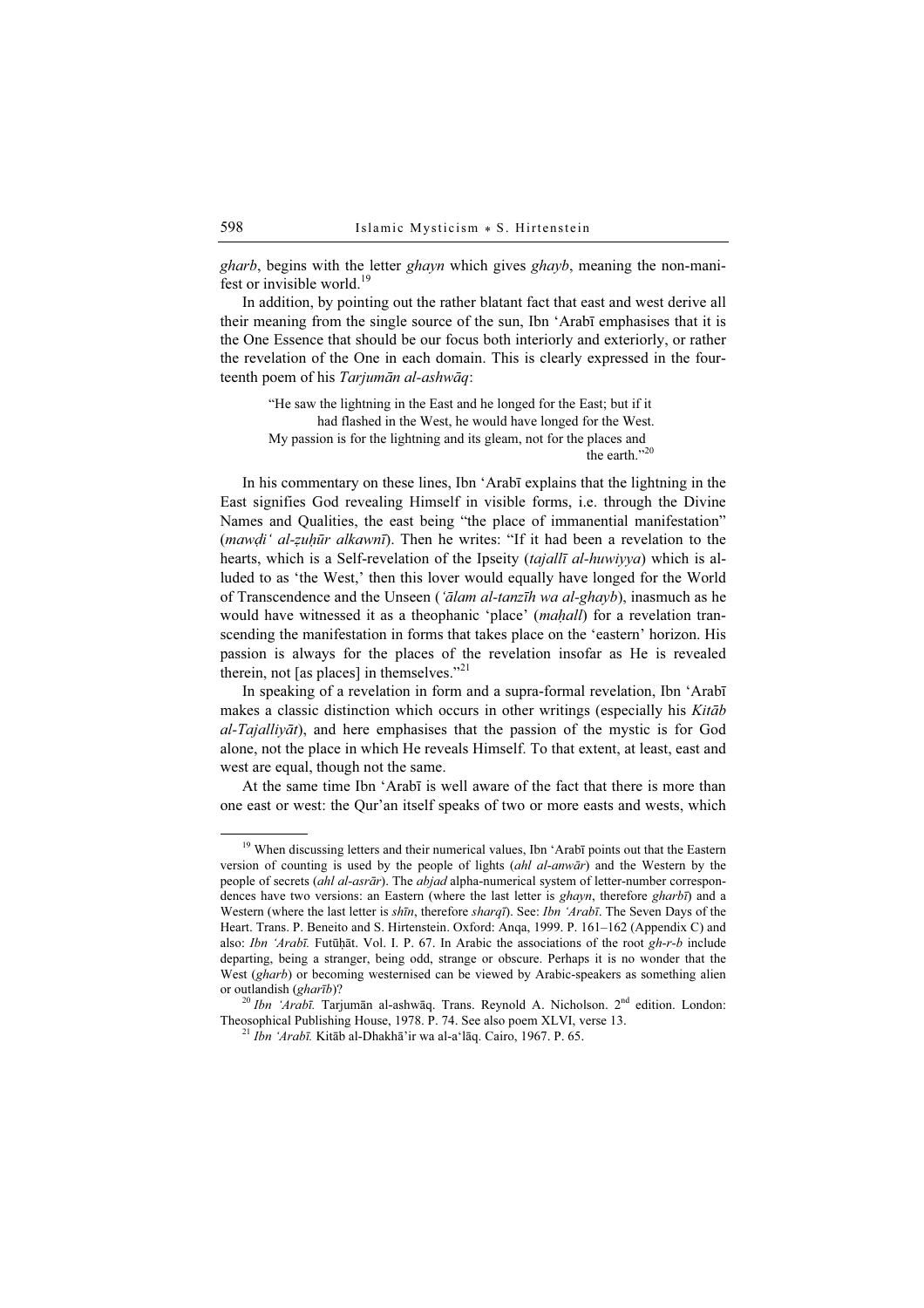most commentators have taken in the obvious literal sense as indicating the various points of the sun's rising and setting through the year. For Ibn 'Arabī, however, this also has an inner meaning. In his 'Anqā' Mughrib he writes:

"Even as the sun necessarily changes its time of rising and shifts its place, similarly the 'Sun' of your transcendent Truth (shams haqqika) must rise upon the exterior of your created constitution ( $z\bar{a}$ hir khalqika)" — i.e. referring to the constant change from moment to moment in what is revealed to us of our own reality. He then discusses the inherent superiority of the Western: "Now know that the sun, by an inherent motion (binafsihā), is constantly circulating from the west to the east, even as it proceeds by [compulsion from] another (bi-ghayriha) from the east to the west, though sight is unable [to perceive the former movement] and the mind  $(lubb)$  is staggered [by its computation]."<sup>22</sup>

Here Ibn 'Arabī is again giving priority to the spiritual Sun's hidden movement from west to east, i.e. from non-manifest to manifest, alluding not only to the motif of the Mahdi who will appear as a "sun rising in the West" to be the guide of all mankind at the end of Time, but equally and perhaps more importantly to the interior Mahdi of each person, "those lights of knowledge that arise in the world of your Transcendence and those secrets of particularization and generalization that are revealed to your heart."<sup>23</sup>

## West is best?

Ibn 'Arabī gives a most interesting gloss on the importance of the east-west polarity when discussing how the west has priority over the east, as the hidden world has priority over the manifest, and night over day.<sup>24</sup> In what would appear to be a relatively early work, Risālat al-Intisār, written in answer to certain questions from a Shaykh from Baghdad, he describes himself as "the lowliest Sufi of the Maghrib, the least of them in terms of following [the Way], the most incomplete in terms of spiritual opening, the most covered in terms of veils." Then in praise of his own masters in the Maghrib, he writes:

"By God, were you to behold those among us who have arrived at the very Essence of Reality, you would completely pass away at the very first flash of being annihilated in the Real. For the spiritual opening  $(fath)$  of the West is unrivalled by any other opening, since its allotted place in temporal existence (alwujūd al-zamānī) is the night — and the night precedes the daytime in the Glori-

 $^{22}$  Elmore G. Islamic Sainthood. P. 487. The movement through another refers to the idea that the sphere of the sun is partly moved by the constraint of the sphere beyond it, i.e. the sphere of fixed stars and the *falak al-muḥīṭ*. Note that this passage immediately follows the one quoted at the beginning of this paper.<br><sup>23</sup> Elmore G. Islamic Sainthood. P. 291 (slightly amended translation).<br><sup>24</sup> See: *Ibn 'Arabī*. The Seven Days. P. 16, 149, for a discussion of this precedence.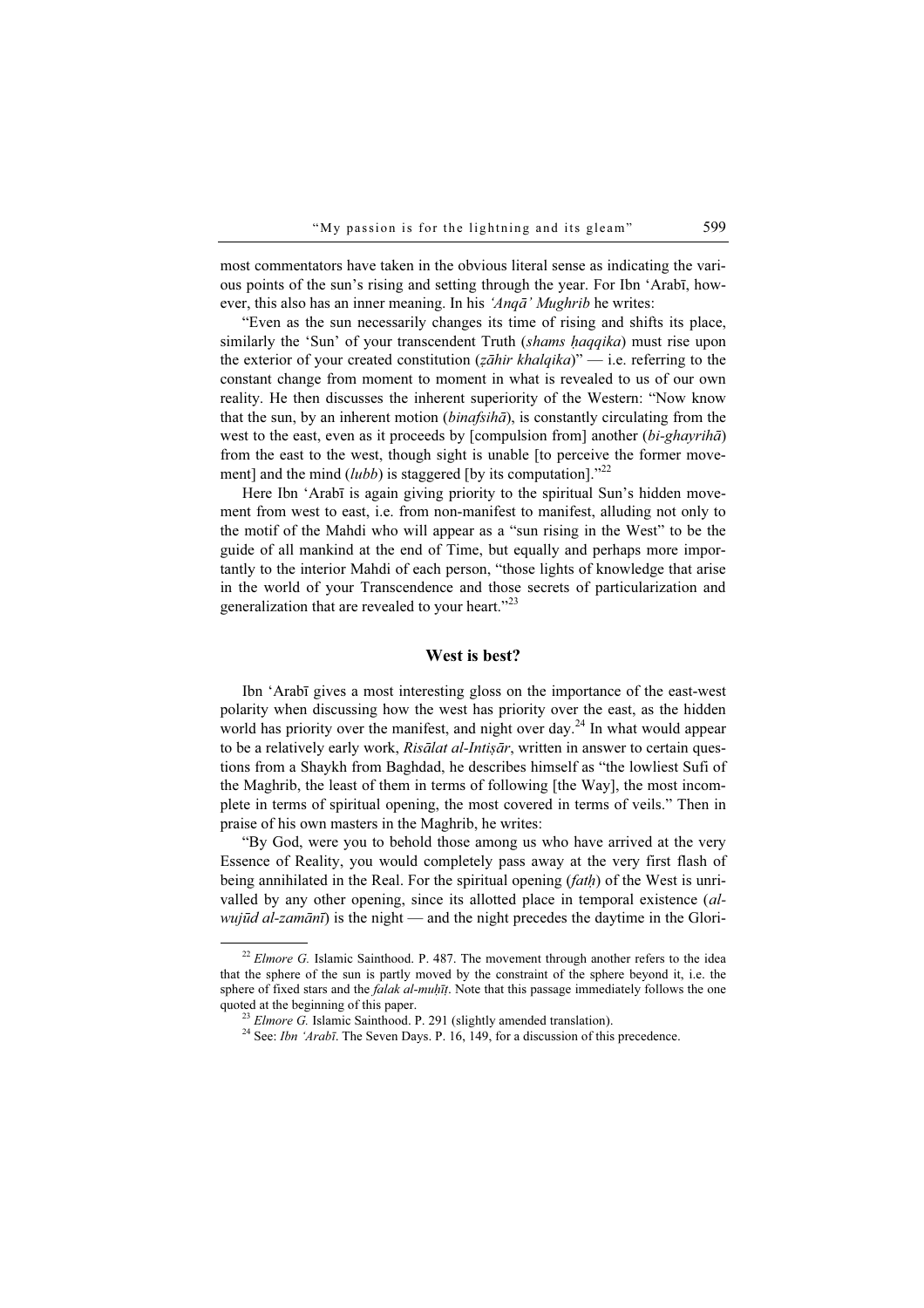ous Scripture in every passage. At night is the night-journey of the prophets and the attainment of real benefit. At night comes the revelation of the Real to His servants, for it is a time of stillness beneath the coursing of measured things  $(aqd\bar{a}r)$  — it is pure grace ('in $\bar{a}ya$ )... So then praise be to God who has made the opening of the people of the West (ahl al-maghrib) an opening of secrets and other openings. For the virginal secrets are only 'deflowered' with us. Thereafter they emerge before you in your East as 'divorcees' who have completed (faraghna) their period of waiting. Then you marry them at the horizon of the Orient. Now we share equally in the pleasure of marriage, but we [in the West] win the pleasure of deflowering!"<sup>25</sup>

Now is Ibn 'Arabī here indulging in a kind of one-upmanship over his Eastern brethren (just as they had been doing)? Is he not conflating the East/West orientation with physical places? If so, that might point to a somewhat naïve and youthful enthusiasm, and indicate that this was an early work (and that Ibn 'Arabī had this insight into east/west polarity from the beginning). However, there is a much more serious point being made: the association of the primal revelation of divine secrets with the notion of the west. The west becomes a metaphor for closeness to the Real and for concealment of the secrets from all but those whom God selects. If the east opens into daytime when the sun's light dawns upon everyone, the west opens into night when there is privacy, intimacy and seclusion with the beloved. The remarkable image of the "deflowering of virgins" is also found as a metaphor for the deepest spiritual realisation, in which new original meanings are revealed.<sup>26</sup> As Michel Chodkiewicz has pointed out, there is also an east-west polarity in his perspective on the prophets: "They are oriental in terms of nubuwwa [prophethood] and occidental in terms of walāya [sainthood]."<sup>27</sup> In other words, the prophetic function of a prophet, which is exterior, is therefore "eastern," and his saintly side being interior is "western."

<sup>25</sup> Risālat al-Intisār // Ibn 'Arabī. Rasā'il Ibn 'Arabī. Bayrūt, 1997. P. 338. I have corrected the text in places according to the superior manuscript, Ayasofya 2063. I have mostly followed the excellent translation of Gerald Elmore, to whom I am indebted for drawing my attention to this revealing passage in his Islamic Sainthood (P. 174–5).

<sup>&</sup>lt;sup>26</sup> See: *Hirtenstein S.* Unlimited Mercifier. Oxford: Anqa, 1999. P. 82. For further details, see: *Elmore G.* Islamic Sainthood. P. 176ff. There is an evident allusion to the condition of Mary, and Elmore also observes a fascinating parallel in the story of Jesus' birth, where the three wise men travelled from the east following the star of esoteric knowledge in search of the rising of the new sun of salvation in the west (P. 190, n. 158). <sup>27</sup> See Chodkiewicz M. Seal of the Saints. Cambridge, 1993. P. 119. The spiritual side of

the prophets is referred to as the "sunsets of wisdom" (mawāqi ' al-hikam).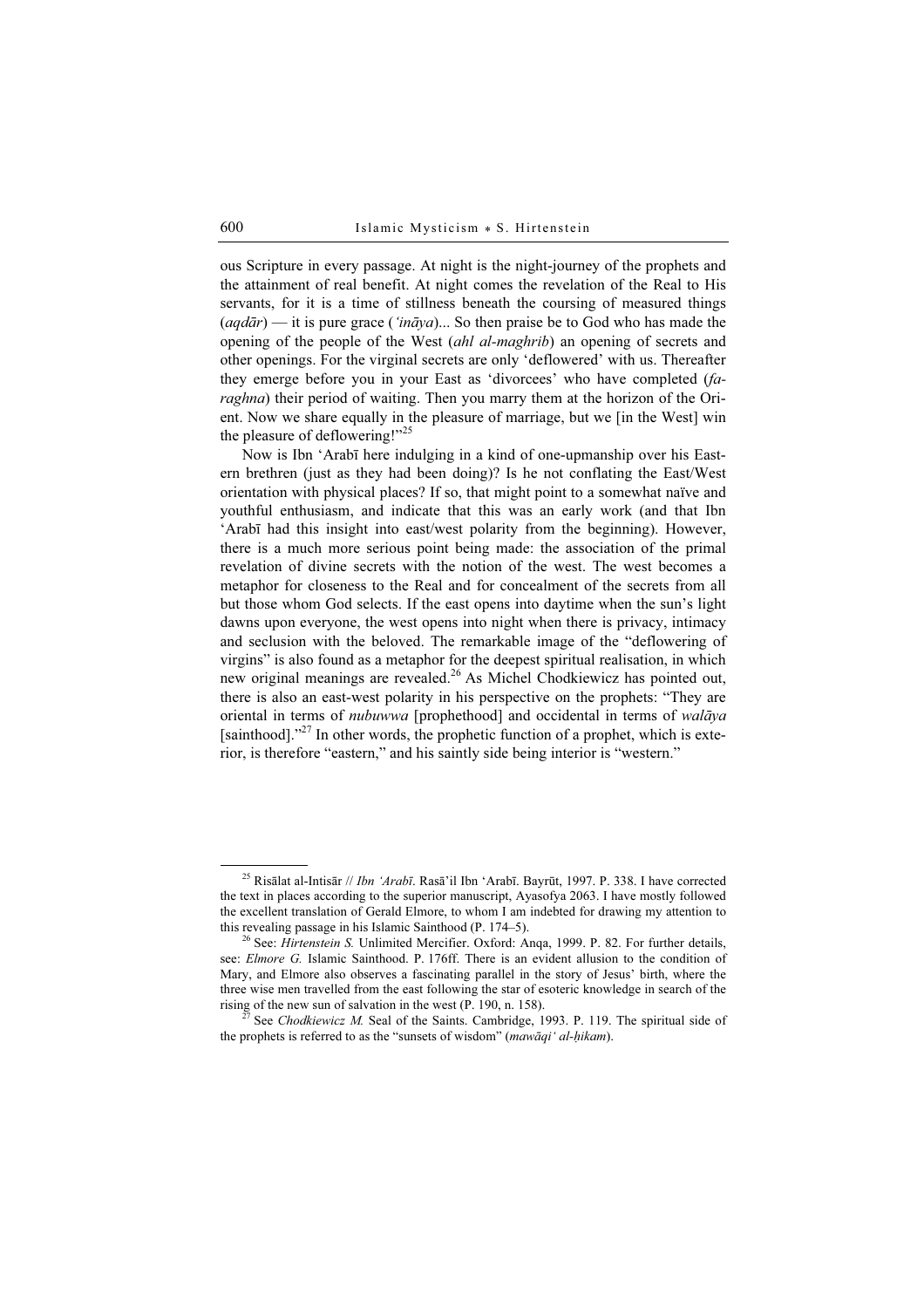### Plurality and polarity

Fidelity to the revelation leads Ibn 'Arabī to open up dimensions on other Quranic passages where East and West are mentioned:<sup>28</sup> for example, he quotes a Divine oath, which runs as follows: "No! I swear by the Lord of the Easts and the Wests, surely We are able to substitute a better than they; We shall not be outstripped" (Q. 70:40). In his comment on this Quranic verse (in a short treatise written in Mosul), Ibn 'Arabī observes that God swears by His Essential Lordship in terms of east and west as they are immutable and fixed directions, rather than something transient such as the action of rising or setting. He begins by explaining that the One Essence gives rise to multiple polarities:

"He swore using the plural since easts and wests are many: His visibility and His invisibility, His manifesting and His hiding, in the world of bodies and in the world of spirits, in this world and in the hereafter, in paradise and in hell, in veils and in revelations, in union and in separation, in effacement and in establishment, in annihilation and in subsistence, in intoxication and in sobriety, in waking and in sleep, and in absolutely every state of being."<sup>29</sup>

At the end of the treatise, he gives a terse description of the different ways in which east and west may appear to the human being. In an astonishing series of rhyming pairs, Ibn 'Arabī depicts five different degrees of these polarities, from the outermost physical body to the innermost core of the human being:

"Within the easts and wests are obtained all the [different] points of view (madhāhib). The east of the physical eye is the rising of the lights (anwār), while the west of the eye is the finding of the moon's last night (sar $\bar{a}r$ ).<sup>30</sup> The dawning of the intellect is the east of tradition (manqūl), while the west of the intellect is the mystery that is indicated *(madlūl)*. The east of the soul is the rising of assimilation  $(ta\overline{j}n\overline{i}s)$ ;<sup>31</sup> the west of the soul is the presence of purest sanctity (*taqdis*). The east of the spirit is the dawning of clarification  $(\bar{u}d\bar{a}h)$ ; the west of the spirit is the evening-breaths of tranquillity  $(riv\bar{a}h)$ . The east of the secret consciousness

<sup>&</sup>lt;sup>28</sup> See for example: *Ibn 'Arabī*. Fusūs al-hikam. Ed. 'Afīfī. Bayrūt, 1946. P. 207ff., where he discusses the conversation between Moses and Pharaoh regarding the "Lord of the East and the West and all that is between them"; also: *Ibn 'Arabī*. Futūhāt. Vol. IV. P. 360, where he describes the "Lord of the two Easts and the two Wests" (Q. 55:17) in terms of the exterior of the two emergences (this world and the next?) and the interior of the two forms (the divine and the worldly).<br><sup>29</sup> Kitāb al-Qasam al-ilahī // *Ibn 'Arabī*. Rasā'il Ibn 'Arabī. Bayrūt, 1997. P. 134. I am in-

debted to Matt Warren for drawing my attention to this passage. The text has been corrected against the manuscript, Veliyuddin 51 (Beyazit Library, Istanbul), which was copied from the author's original, written in Mosul in the year  $601/1205$ .<br><sup>30</sup> In other words, when the moon is invisible to the human eye, and darkness overwhelms

the heaven.<br><sup>31</sup> In the sense of finding resemblances between oneself and others and becoming assimi-

lated as part of a group or class *(jins)*.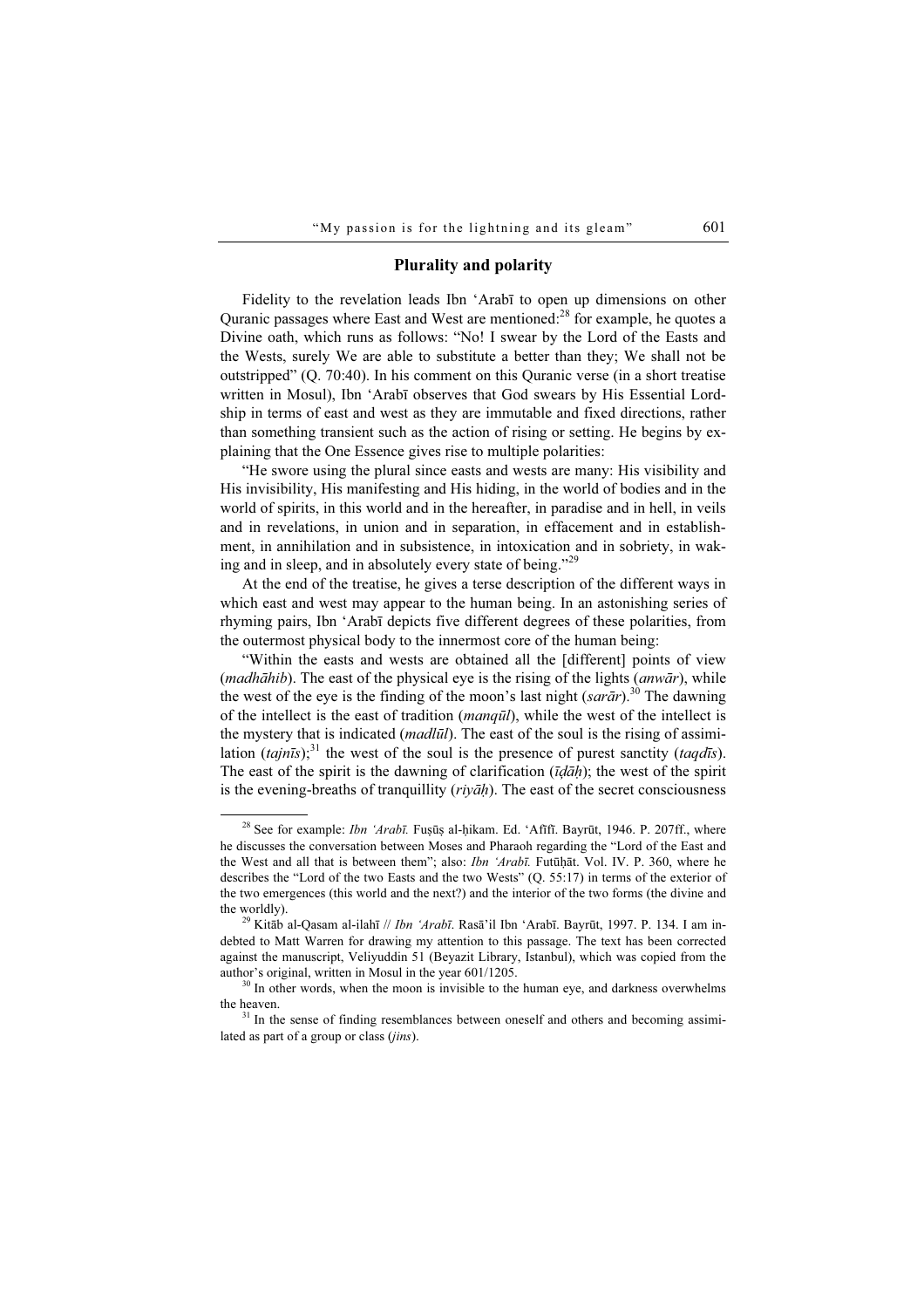is the rising of being rooted in the heart (*istizhār*);<sup>32</sup> the west of the secret consciousness is the contemplation of a trackless land  $(zah\bar{a}r)$ ."<sup>33</sup>

#### Beyond east and west

Ultimately all these perspectives are rooted in the relationship between observer and observed. Ibn 'Arabī is explicit that the Essence of God, and by extension the reality of Perfect Man, is beyond all polarity: just as the movement of the sun, a single body, produces the opposition of East and West, so does the viewer who witnesses and marks the two horizons. In fact, we can see how the two horizon-events occur through an interaction of earthly viewer and celestial Sun, in a kind of mutual vision and non-vision. The dancing interplay between God and Man in terms of polar opposites such as east and west, manifest and hidden, light and dark, day and night, are beautifully evoked in the following poem:

> "When it is the eye  $('avn)$  of the servant, then the servant is hidden. When it is the hearing of the Real, then God is the one who hears The whole matter is only between obligation and supererogation. You and God's Self ('ayn) bring all together Truth ( $haqq$ ) and creation ( $khalg$ ), they will never cease Bestowing existence on the essence one moment, the next withholding it. When it is the essence/eye of the servant, then night is your state. When it is the essence/eye of the Real, then light shines forth. You are only between an east and a west. Your sun in a west, and your full moon rising."34

### The White Light

The West as symbol of the fundamental unknowability of God is also alluded to in a remarkable visionary meeting between Ibn 'Arabī and Abū Bakr al-Siddīq, the first caliph and the Prophet's closest companion. In what he calls "the theophany of white light," Ibn 'Arabī finds the figure of Abū Bakr at the highest rung of this revelation,

<sup>32</sup> Ibn 'Arabī uses this expression in connection with Abū Yazīd [Bistāmī] having the Quran rooted in his heart, and he calls it "experiencing the pleasure of [God's] bringing down from the Unseen (ghayb) upon the hearts" (Ibn 'Arabī. Futūḥāt. Vol. III. P. 314; see also: Chit-<br>tick W.C. The Self-Disclosure of God. P. 394. note 4).

<sup>&</sup>lt;sup>33</sup> According to Kazimirski [Biberstein-Kazimirski A. de. Dictionnaire arabe-français. Paris,  $1860. - ed.$ ], *zahār* means the edge of a rocky land. The manuscripts I have consulted are unvowelled, and I am unclear whether this is the right reading here. The rhyme ends as it begins, in -ār.  $34$  Ibn 'Arabī. Futūḥāt. Vol. IV. P. 313, from the Presence of Light (nūr) in Chapter 558.

I have followed with amendments Chittick's translation (Chittick W.C. The Self-Disclosure of God. P. 161).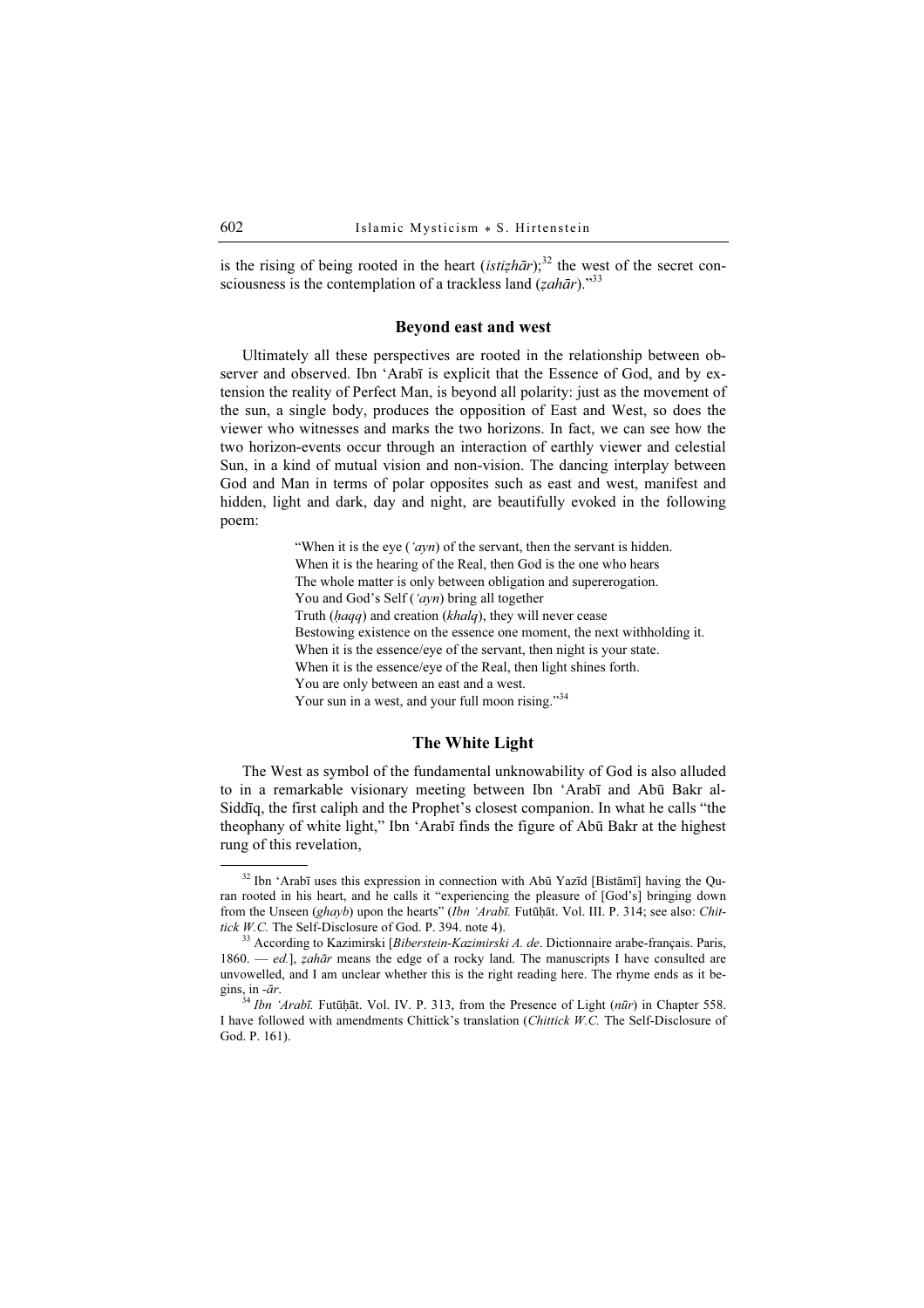"gazing westwards, and wearing a robe of the most splendid gold, whose radiance arrests the eye. The light embraced him, streaming down from his beard to his place of sitting. Still he was, immobile and speechless, like one amazed."<sup>35</sup>

Each element here has a precise significance. According to Ibn Sawdakīn, whose commentary is a record of Ibn 'Arabī's own explanations, the white light signifies that which includes all other colours, and therefore the state of complete perfection ( $kam\bar{a}l$ ) — in relation to the other colours, it is like the supreme Divine Majesty within the Names or the Essence with its qualities. The place where this light shines is entirely beyond the world of intellect or sense perception. "As for facing westwards, the west is the very source of secrets… and his face was set to the west because the sun going down is the same as the secrets disappearing."

### The Human Tree

While the white light signifies perfection, the receptor of this light, the mystic or knower of God ('ārif), who is clothed in golden completion, may be depicted as a tree.<sup>36</sup> The image of the tree, in particular the olive with its light-giving oil, recalls the famous light-verse of the Quran, where the Divine Light is compared to "a niche, wherein is a lamp, the lamp in a glass, the glass as it were a glittering star, kindled from a blessed tree, an olive tree that is neither of the east nor the west, whose oil would shine even if no fire touched it, Light upon Light..."<sup>37</sup>

The four elements of this image of shining light, the niche, the glass, the lamp and the oil, are taken by Ibn 'Arabī to signify different aspects of the complete human being, which are: being protected from the passions (niche), having clarity and serenity of heart (glass), the radiant light of the heart (lamp) and finally the sheer luminosity of absolute closeness of identity between Man and God (oil from the olive).<sup>38</sup> This sheer luminosity that appears in the mystic's se-

<sup>35</sup> Ibn 'Arabī. Al-Tajalliyāt al-ilāhyya. Ed. Osman Yahya. Bayrūt, 2002. Chapter 71. P. 174. The setting for this chapter is in the mid-point between the Theophany of Red Light, where 'Alī resides, and the Theophany of Green Light, where 'Umar resides. The supremacy of white over the colours is thus respected, not by being put first, but by virtue of occupying the intermediate position (*barzakh*).<br><sup>36</sup> See: *Ibn 'Arabī*. Futūḥāt. Vol. II. P. 646, where Ibn 'Arabī is discussing the station of no-

station (*maqām lā maqām*) in the context of Abū Yazīd al-Bistāmī's saying "I have no morning and no evening — morning and evening belong to one who is bound by quality, but I, I have no quality." Ibn 'Arabī comments: "The gnostic in this station is like the blessed olive, which is neither of the east nor the west, so he does not determine over this station with any quality nor is he limited by it."<br><sup>37</sup> O. 24:35. For a fuller exposition of Ibn 'Arabī's treatment of this verse, see: *Gril Denis*.

<sup>&</sup>quot;Le commentaire du verset de la lumière d'après Ibn 'Arabī" // Bulletin d'Études Orientales, XXIX. Damas, 1977. P. 179–187.<br><sup>38</sup> See: *Ibn 'Arabī*. Futūhāt. Vol. I. P. 434. According to the teaching of the great Ottoman

follower of Ibn 'Arabī and first instructor in the way of the Jelveti, Muhyiddin Mehmet Üftade (1490–1580), there are correspondences between four subtle centres in man (corporeal nature,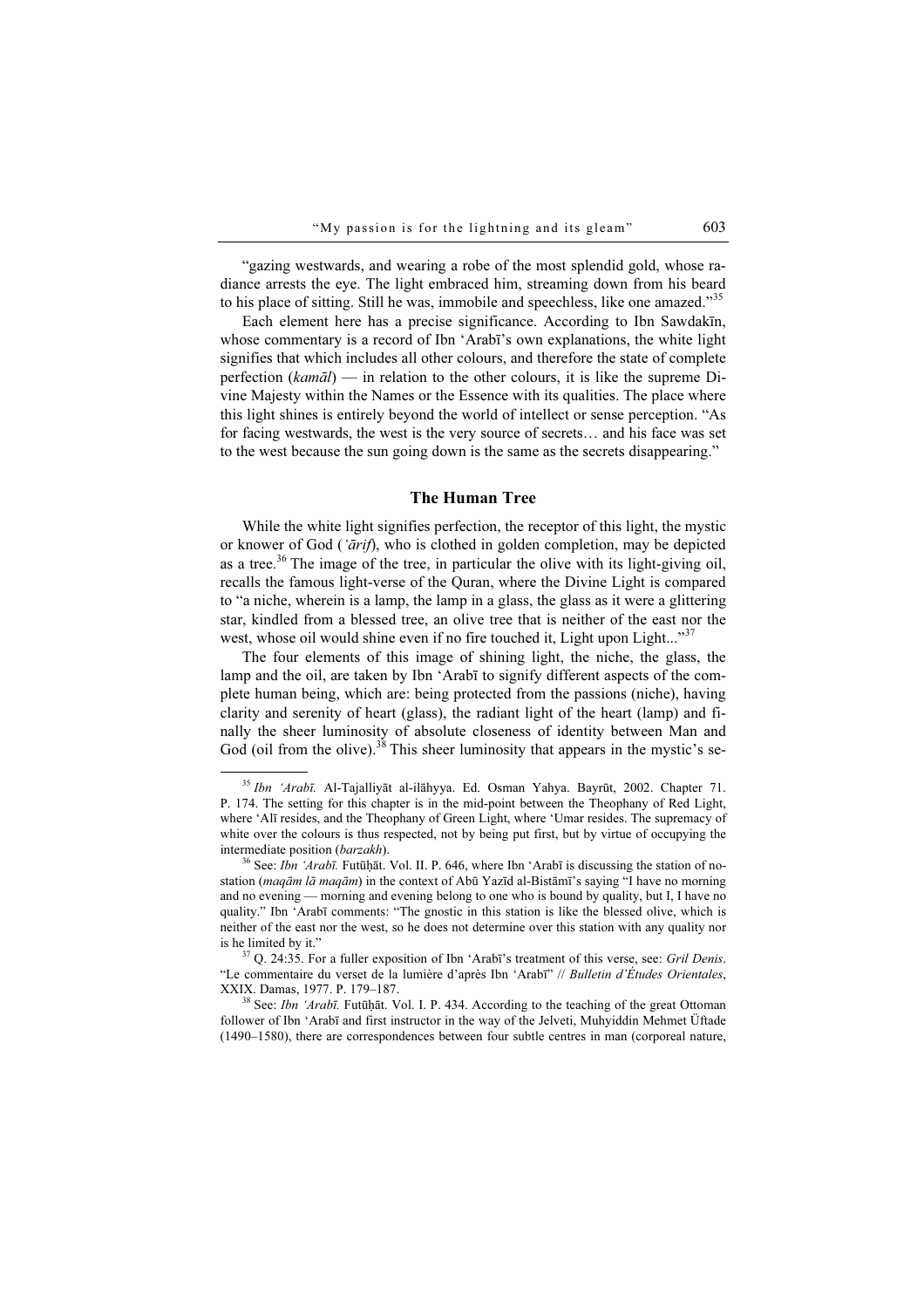cret heart is "kindled from the blessed tree" of the Reality of Man, who stands always in perfect equilibrium<sup>39</sup> between God and His creation, "neither of the east nor the west," who does not incline more to the exterior or to the interior, a complete mirror in which God can manifest Himself to Himself, the eye-pupil through whom the whole world is showered with mercy and bathed in light.

Regarding this tree, Ibn 'Arabī says, "its root is its west and its branches are its east, and it itself is neither of the east nor the west. So observe! Do you [ever] see a tree that is without these two principles? You will never find such a thing unless it is God, exalted be  $He$ !"<sup>40</sup> This pithy commentary again spells out Ibn 'Arabī's teaching: "its root is its west" because the origin of all things is the Unseen; "its branches are its east," in the manifest world; and "it itself is neither of the east nor the west," since this tree is the whole of Being, that which is both manifest and hidden. This tree symbolises the Divine Ipseity (Itselfness, huwiyya), the Reality of the Self, grounded in identification with the Divine Essence in the interior, and branching out in its full expression and manifestation. It is equally a metaphor for the Reality of Man, whose secret interior is identical to the Essence and whose exterior is the place of God's manifestation.

In the tree's extension from root to branch, it is "neither of the east nor the west," as it does not become part of a polarity, and the light which shines forth from it is itself. Is this perhaps the real inner significance of offering an olive branch as an act of peace and reconciliation? For it reminds us that our reality is not of the world of polarity, and that nothing has ever left the Presence of the One and Only. Like the olive yielding its precious oil, this Divine Itselfness extends into the heart of Perfect Man, self-luminous, illuminating all through Its own sheer luminosity. Unlike earthly lights, It has no need for any other to light It ("its oil would shine even if no fire touched it").

During a vision of this Tree, Ibn 'Arabī sees the hearts of people of true faith (al-mu'minīn) brought before him and is told: "Ignite them with light, for the

soul, spirit and secret consciousness), four aspects of man (animal, human, angelic and supreme), four steps (law, way, knowledge, reality) and four successors to Muhammad (Abū Bakr, 'Umar, 'Uthmān and 'Alī). The basis for all these is the Quranic verse (Q. 57:3): "He is the First and the Last, the Manifest and the Hidden." For further details, see: Üftade. The Nightingale in the Garden of Love: Üftade's Divan. Trans. Paul Ballanfat (French) and Angela

<sup>&</sup>lt;sup>39</sup> The association of the olive tree with equilibrium is also implied in Q. 95:1–4, where it is mentioned (like a *barzakh*) between the fig-tree (associated with Jesus) and the mountain (associated with Moses). The olive, with all its associations of peace and kingliness, becomes thus the prime tree-symbol of Muhammad.<br><sup>40</sup> Ibn 'Arabī. Kitāb al-Tajalliyyāt. P. 187, from the oral teachings recorded by Ibn Sawda-

kīn on the Theophany of the Tree (tajallī 73). The whole theophanic vision is as follows in Ibn 'Arabī's text: "I raised the ladder of ascension and mounted it. I was given possession of the extended light, and the hearts of the people of faith were brought before me. I was told: 'Ignite them with light, for the darkness of covering-up [the truth] has enveloped [them] and nothing but this light can dispel it.' I was overcome by rapture during the ascension."